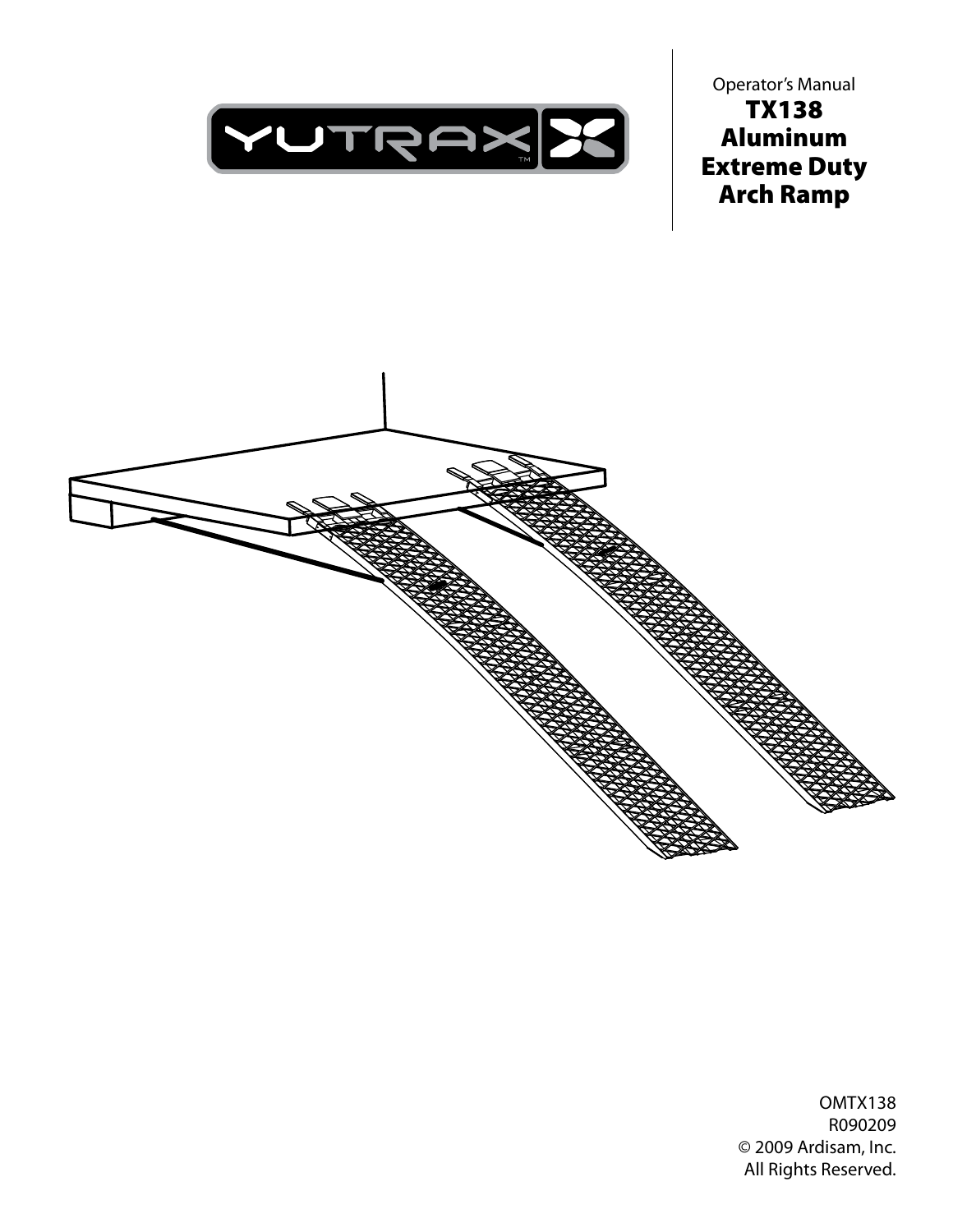

YUTRAX offers a full line of Engineered Outdoor Gear. We appreciate your purchase of one of our world class ATV Ramps. Follow these few simple instructions and your product will be sure to give you many years of trouble free pleasure. Instructions should be kept in a safe place and reviewed at least annually.

If for any reason you have a problem with your product, **DO NOT return to the retailer**; contact the YUTRAX customer service department at 800-345-6007 Monday through Friday from 8 a.m. to 5 p.m. CST for assistance.

## ASSEMBLY INSTRUCTIONS:

1. Attach the two provided securing straps to the center brace, approximately 16" from the tailgate end (one on each ramp). Wrap the loop end of each strap around the center brace and thread the buckle and "S" hook end thru the loop. This permanently attaches straps to the ramp. **SEE FIGURE 1**.

#### use Instructions: **TO LOAD YOUR 4-WHEELED ATV OR LAWN TRACTOR**

- 1. On level ground, rest ramps on tailgate. **SEE FIGURE 2.** Be sure ramps are centered on tailgate and aligned correctly to your 4-wheeled ATV or lawn tractor's wheel width.
- 2. Hook the "S" hooks of both straps to bumper and pull on loose end of straps until straps are tightly holding ramp to tailgate. Be sure ramps have not moved location when tightening straps. Double check to make sure ramps are still aligned correctly. To remove, simply push the thumb release on strap buckle.
- 3. Using an electric or manual winch, draw the ATV or lawn tractor up the ramps. **DO NOT drive the ATV or lawn tractor up the ramps.**
- 4. Once vehicle is in truck bed, be sure to set brake & securely tie down vehicle. Ramp can now be removed, folded up, and stored.

## **To Unload your 4-wheeled ATV OR LAWN TRACTOR**

1. Reverse loading procedures to unload your ATV or lawn tractor.



*Figure 1*

# WARNING

**READ, UNDERSTAND and follow ALL ASSEMBLY, INSPECTION, & USE INSTRUCTIONS PROVIDED BEFORE EACH USE. FAILURE TO FOLLOW all INSTRUCTIONS, warnings & loadcapacityrating COULD RESULT IN SERIOUS INJURY OR DEATH.**

**if any instructions are not understood or if youhave a parts issue call 800-345-6007 before using.** 

**DO NOT USE AN ATV ON THIS RAMP IF THE ATV HAS SNOW CHAINS ON TIRES. CHAINS WILL CAUSE DAMAGE TO YOUR RAMP AND IS HAZARDOUS!**

**BE CAREFUL OF PINCH POINTS AT RAMP TAB LOCATIONS WHILE SECURING RAMP TO TAILGATE.**

**THIS RAMP IS FOR USE WITH 4-WHEELED ATV'S OR LAWN TRACTORS ONLY. DO NOT USE WITH 2- OR 3‑WHEELED VEHICLES OR VEHICLES EXCEEDING 2,500 LBS.**

**SAFETY STRAPS MUST BE SECURELY HOOKED UP TO VEHICLE TO PREVENT RAMPS FROM SLIDING OFF TAILGATE. TEST BEFORE USING OR YOU COULD BE SERIOUSLY INJURED. BE SURE YOUR TRUCK IS IN PARK AND EMERGENCY BRAKE ENGAGED.**

**BE SURE 4-WHEELED ATV OR LAWN TRACTOR IS CENTERED ON RAMPS. DO NOT USE WITH ANY VEHICLE THAT HAS WIDER TIRES THAN THE RAMP WIDTH.**

**MAXIMUM USABLE HEIGHT, GROUND TO LOADING POSITION, IS NO MORE THAN ONE HALF THE LENGTH OF THE RAMP.**

**BE SURE RAMP IS PROPERLY PLACED AND SECURED AS DESCRIBED IN LOADING INSTRUCTIONS.**

**DO NOT USE ON SOFT SURFACES OR UNLEVEL TERRAIN.**

**REAR ENGINE EQUIPMENT SHOULD BE LOADED IN REVERSE TO AVOID FRONT END REAR-UP.**

**Do not exceed the capacity of your loading surface (i.e. tailgate, bumper). If unknown, consult the manufacturer to find load capacities.**

**If loading or unloading from a trailer, make sure the trailer is properly coupled to the tow vehicle.**

**Never stand in the path of equipment when loading/unloading with the ramp, and keep bystanders away from the ramps.**

**Do not step between rungs. this may cause a personto fall through and possibly result in serious bodily injury.**

**Ramps are intended for loading/unloading equipment onto a trailer or pickup truck. Do not use ramp sections as a ladder, bridge, scaffolding, or for any other purpose.**